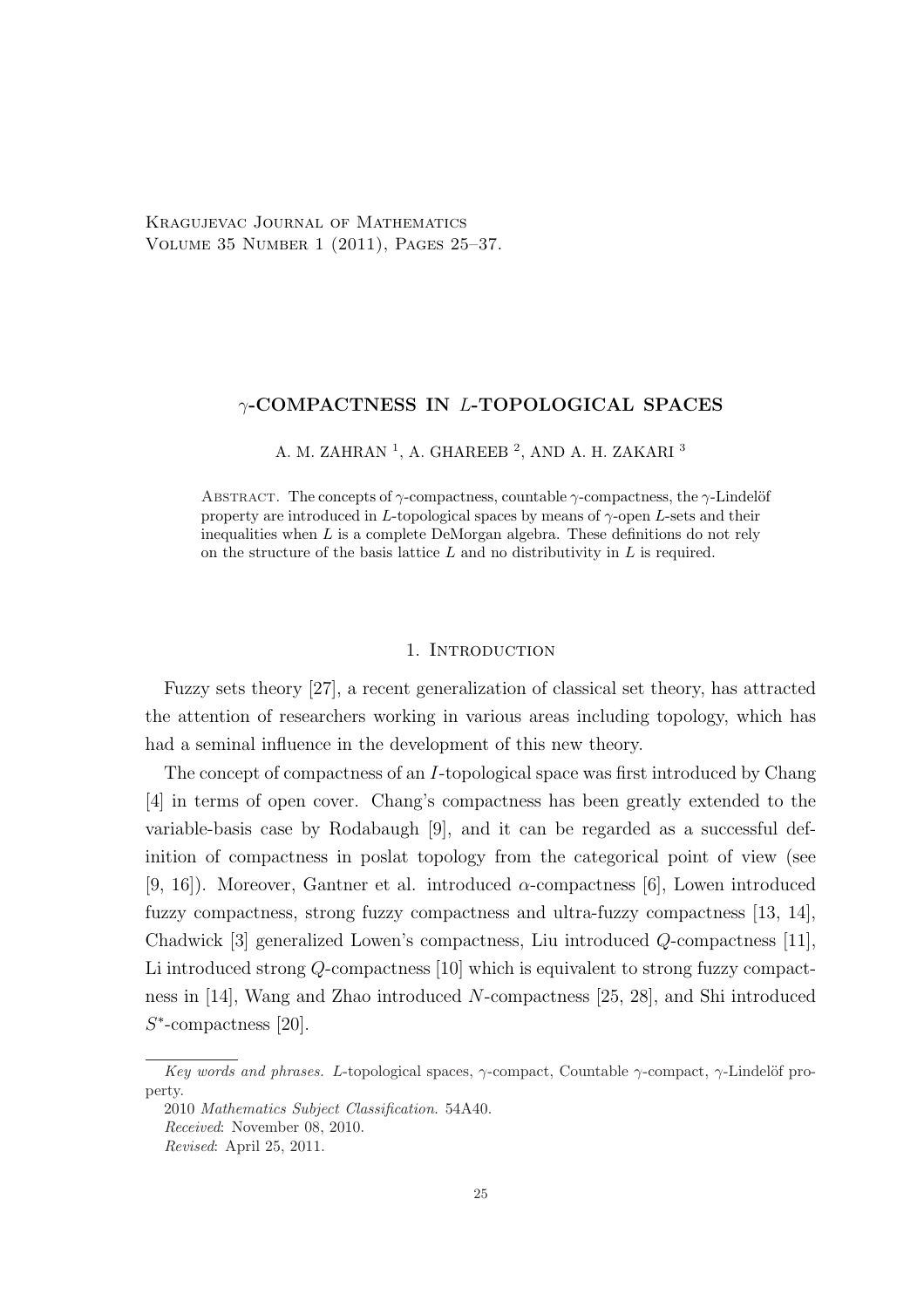Recently, Shi presented a new definition of fuzzy compactness in L-topological spaces [23, 19] by means of open L-sets and their inequality where  $L$  is a complete DeMorgan algebra. This new definition doesn't depend on the structure of L. When L is completely distributive, it is equivalent to the notion of fuzzy compactness in [12, 13, 26].

In L-topology, the weaker forms of open L-sets, which were constructed by the compositions of different combinations of the closure and interior operator, have been studied by several mathematicians. In general topology, the class of b-open (or  $\gamma$ open) sets was presented in [1]. In 1996, Hanafy [8] defined the class of  $\gamma$ -open L-sets ( in the case  $L = [0, 1]$ ) as an extension of b-open sets to L-topology.

In this paper, following the lines of [19, 20, 23], we will introduce the  $\gamma$ -compactness in L-topological spaces by means of  $\gamma$ -open L-sets and their inequality. We also introduce countable  $\gamma$ -compactness and the  $\gamma$ -Lindelöf property in L-topology. These definitions do not rely on the structure of the basis lattice L and no distributivity in L is required.

### 2. Preliminaries

Throughout this paper  $(L, \leq, \wedge, \vee,')$  is a complete DeMorgan algebra, X is a nonempty set.  $L^X$  is the set of all L-fuzzy sets (or L-sets, for short) on X. The smallest element and the largest element in  $L^X$  are denoted by  $\chi_{\emptyset}$  and  $\chi_X$ , respectively. We often don't distinguish a crisp subset  $A$  of  $X$  and its character function  $\chi_A$ .

A complete lattice L is a complete Heyting algebra if it satisfies the following infinite distributive law: For all  $a \in L$  and all  $B \subset L$ ,  $a \wedge \vee B = \vee \{a \wedge b \mid b \in B\}$ .

An element a in L is called a prime element if  $a \geq b \wedge c$  implies  $a \geq b$  or  $a \geq c$ . An element a in L is called co-prime if a' is prime [7]. The set of non-unit prime elements in L is denoted by  $P(L)$ . The set of non-zero co-prime elements in L is denoted by  $M(L)$ .

The binary relation  $\prec$  in L is defined as follows: for a,  $b \in L$ ,  $a \prec b$  if and only if for every subset  $D \subseteq L$ , the relation  $b \leq \sup D$  always implies the existence of  $d \in D$ with  $a \leq d$  [5]. In a completely distributive DeMorgan algebra L, each element b is a sup of  ${a \in L | a \prec b}$ . A set  ${a \in L | a \prec b}$  is called the greatest minimal family of b in the sense of [12, 26], denoted by  $\beta(b)$ , and  $\beta^*(b) = \beta(b) \cap M(L)$ . Moreover, for  $b \in L$ , we define  $\alpha(b) = \{a \in L | a' \prec b'\}$  and  $\alpha^*(b) = \alpha(b) \cap P(L)$ .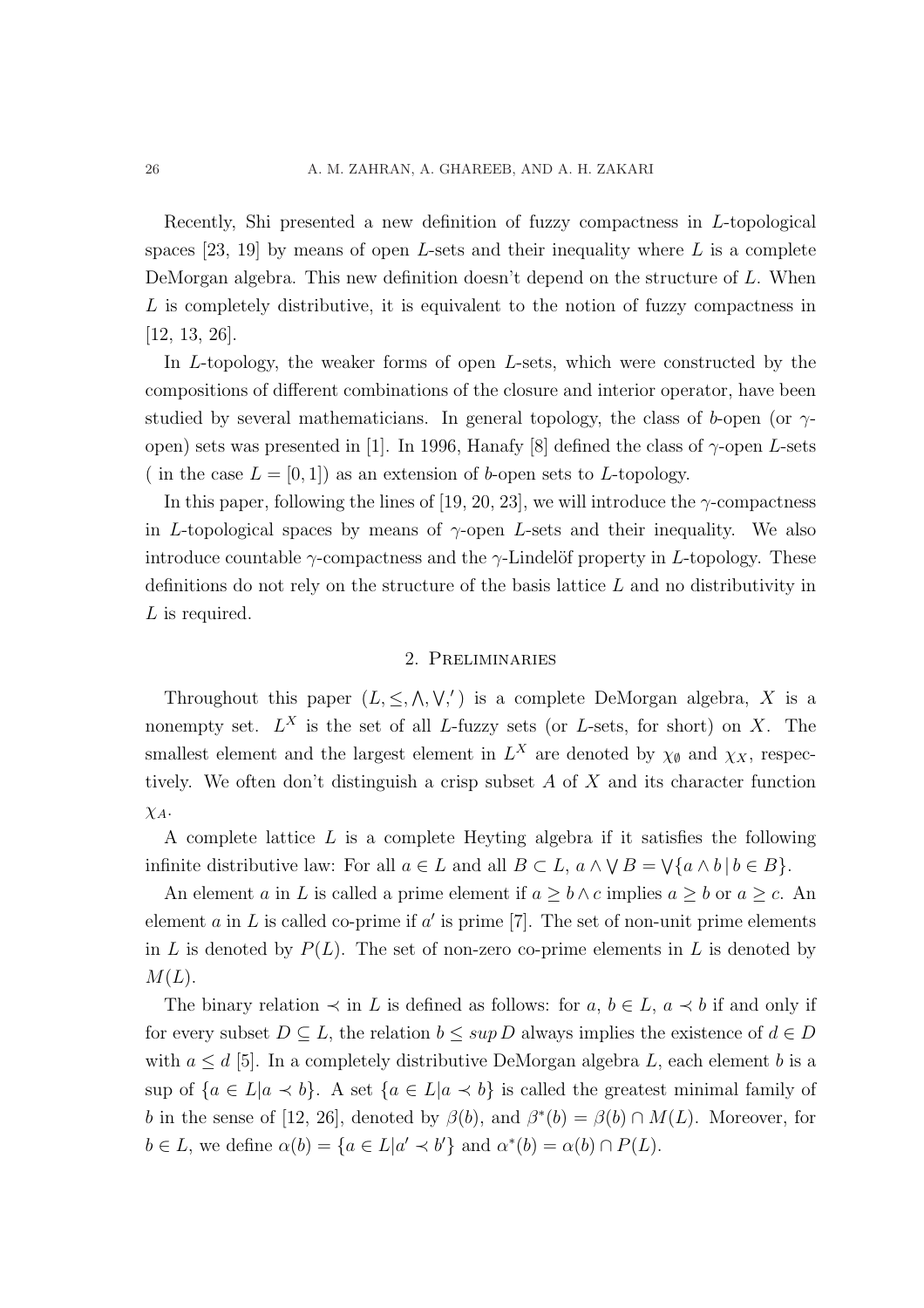For  $a \in L$  and  $A \in L^X$ , we use the following notations from [18].

$$
A_{[a]} = \{x \in X | A(x) \ge a\}, \ A^{(a)} = \{x \in X | A(x) \not\le a\},\
$$

$$
A_{(a)} = \{x \in X | a \in \beta(A(x))\}.
$$

An L-topological space (or L-space, for short) is a pair  $(X, \mathcal{T})$ , where  $\mathcal T$  is a subfamily of  $L^X$  which contains  $\chi_{\emptyset}$ ;  $\chi_X$  and is closed for any suprema and finite infima.  $\mathcal T$  is called an *L*-topology on *X*. Members of  $\mathcal T$  are called open *L*-sets and their complements are called closed L-sets.

Definition 2.1. [12, 26] An L-space  $(X, \mathcal{T})$  is called weakly induced if  $\forall a \in L$ ,  $A \in L^X$ , it follows that  $A^{(a)} \in [T]$ , where  $[T]$  denotes the topology formed by all crisp sets in  $\mathcal T$ .

**Definition 2.2.** [12, 26] For a topological space  $(X, \tau)$ , let  $\omega_L(\tau)$  denote the family of all lower semi-continuous maps from  $(X, \tau)$  to L, i.e.,  $\omega_L(\tau) = \{A \in L^X; A^{(a)} \in$  $\tau$ ,  $a \in L$ . Then  $\omega_L(\tau)$  is an *L*-topology on *X*; in this case,  $(X, \omega_L(\tau))$  is called topologically generated by  $(X, \tau)$ . A topologically generated L-space is also called an induced L-space.

**Definition 2.3.** [22] Let  $(X, \mathcal{T})$  be an L-space,  $a \in L_0$  and  $G \in L^X$ . A family  $\mathcal{U} \subseteq L^X$ is called a  $\beta_a$ -cover of G if for any  $x \in X$ , it follows that  $a \in \beta(G'(x) \vee \bigvee_{A \in \mathcal{U}} A(x)).$ U is called a strong  $\beta_a$ -cover of G if  $a \in \beta(\Lambda_{x \in X}(G'(x) \vee \vee_{A \in U} A(x)))$ .

**Definition 2.4.** [22] Let  $(X, \mathcal{T})$  be an L-space,  $a \in L_0$  and  $G \in L^X$ . A family  $\mathcal{U} \subseteq L^X$ is called a  $Q_a$ -cover of G if for any  $x \in X$ , it follows that  $G'(x) \vee \bigvee_{A \in \mathcal{U}} A(x) \ge a$ .

It is obvious that a strong  $\beta_a$ -cover of G is a  $\beta_a$ -cover of G, and a  $\beta_a$ -cover of G is a  $Q_a$ -cover of G. For  $a \in L$  and a crisp subset  $D \subset X$ , we define  $a \wedge D$  and  $a \vee D$  as follows:

$$
(a \wedge D)(x) = \begin{cases} a, & x \in D; \\ 0, & x \notin D. \end{cases} (a \vee D)(x) = \begin{cases} 1, & x \in D; \\ 0, & x \notin D. \end{cases}
$$

**Theorem 2.1.** [18] For an L-set  $A \in L^X$ , the following facts are true:

(1)  $A = \bigvee_{a \in L} (a \wedge A_{(a)}) = \bigvee_{a \in L} (a \wedge A_{[a]})$ . (2)  $A = \bigwedge_{a \in L} (a \vee A^{(a)}) = \bigwedge_{a \in L} (a \vee A^{[a]})$ .

**Theorem 2.2.** [18] Let  $(X, \omega_L(\tau))$  be the L-space topologically generated by  $(X, \tau)$ and  $A \in L^X$ . Then the following facts hold: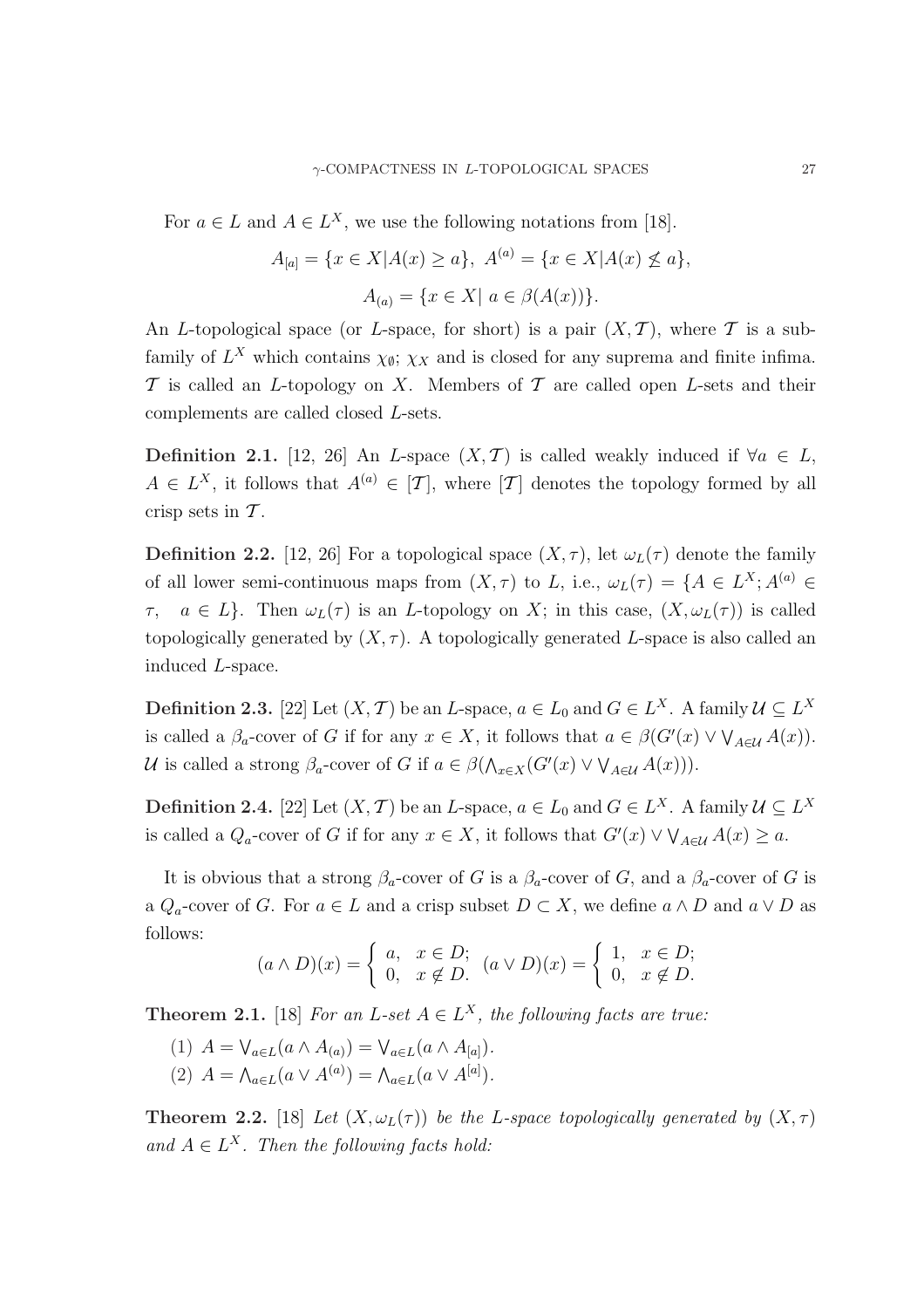(1)  $cl(A) = \bigvee_{a \in L} (a \wedge (A_{(a)})^{-}) = \bigvee_{a \in L} (a \wedge (A_{[a]})^{-})$ ; (2)  $cl(A)_{(a)} \subset (A_{(a)})^- \subset (A_{[a]})^- \subset cl(A)_{[a]};$ (3)  $cl(A) = \bigwedge_{a \in L} (a \vee (A^{(a)})^{-}) = \bigwedge_{a \in L} (a \vee (A^{[a]})^{-})$ ; (4)  $cl(A)^{(a)} \subset (A^{(a)})^- \subset (A^{[a]})^- \subset cl(A)^{[a]};$ (5)  $int(A) = \bigvee_{a \in L} (a \wedge (A_{(a)})^{\circ}) = \bigvee_{a \in L} (a \wedge (A_{[a]})^{\circ})$ ; (6)  $int(A)_{(a)} \subset (A_{(a)})^{\circ} \subset (A_{[a]})^{\circ} \subset int(A)_{[a]};$ (7)  $int(A) = \Lambda_{a \in L}(a \vee (A^{(a)})^{\circ}) = \Lambda_{a \in L}(a \vee (A^{[a]})^{\circ})$ ; (8)  $int(A)^{(a)} \subset (A^{(a)})^{\circ} \subset (A^{[a]})^{\circ} \subset int(A)^{[a]};$ 

where  $(A_{(a)})^-$  and  $(A_{(a)})^{\circ}$  denote respectively the closure and the interior of  $A_{(a)}$  in  $(X, \tau)$  and so on,  $cl(A)$  and  $int(A)$  denote respectively the closure and the interior of A in  $(X, \omega_L(\tau))$ .

**Definition 2.5.** [22] Let  $(X, \mathcal{T})$  be an L-space,  $a \in L_1$  and  $G \in L^X$ . A family  $A \subseteq L^X$  is said to be:

- (1) an a-shading of G if for any  $x \in X$ ,  $(G'(x) \vee \bigvee_{A \in \mathcal{A}} A(x)) \nleq a$ .
- (2) a strong a-shading of G if  $\bigwedge_{x \in X} (G'(x) \vee \bigvee_{A \in \mathcal{A}} A(x)) \nleq a$ .
- (3) an a-remote family of G if for any  $x \in X$ ,  $(G(x) \wedge \bigwedge_{B \in A} B(x)) \not\ge a$ .
- (4) a strong a-remote family of G if  $\bigvee_{x \in X} (G(x) \wedge \bigwedge_{B \in A} B(x)) \not\geq a$ .

**Definition 2.6.** [22] Let  $a \in L_0$  and  $G \in L^X$ . A subfamily U of  $L^X$  is said to have a weak a-nonempty intersection in G if  $\bigvee_{x\in X} (G(x) \wedge \bigwedge_{A\in \mathcal{U}} A(x)) \geq a$ . U is said to have the finite (countable) weak  $a$ -intersection property in  $G$  if every finite (countable) subfamily  $P$  of  $U$  has a weak a-nonempty intersection in  $G$ .

**Definition 2.7.** [22] Let  $a \in L_0$  and  $G \in L^X$ . A subfamily U of  $L^X$  is said to be a weak a-filter relative to G if any finite intersection of members in  $U$  is weak a-nonempty in G. A subfamily  $\mathcal{B}$  of  $L^X$  is said to be a weak a-filterbase relative to G if

 ${A \in L^X; \text{ there exists } B \in \mathcal{B} \text{ such that } B \leq A}$ 

is a weak  $a$ -filter relative to  $G$ .

For a subfamily  $\Phi \subseteq L^X$ ,  $2^{\Phi}$  denotes the set of all finite subfamilies of  $\Phi$  and  $2^{[\Phi]}$ denotes the set of all countable subfamilies of Φ.

**Definition 2.8.** Let G be an L-set of an L-space  $(X, \mathcal{T})$ . G is called:

(i) semiopen L-set [2] if  $G \leq cl(int(G)),$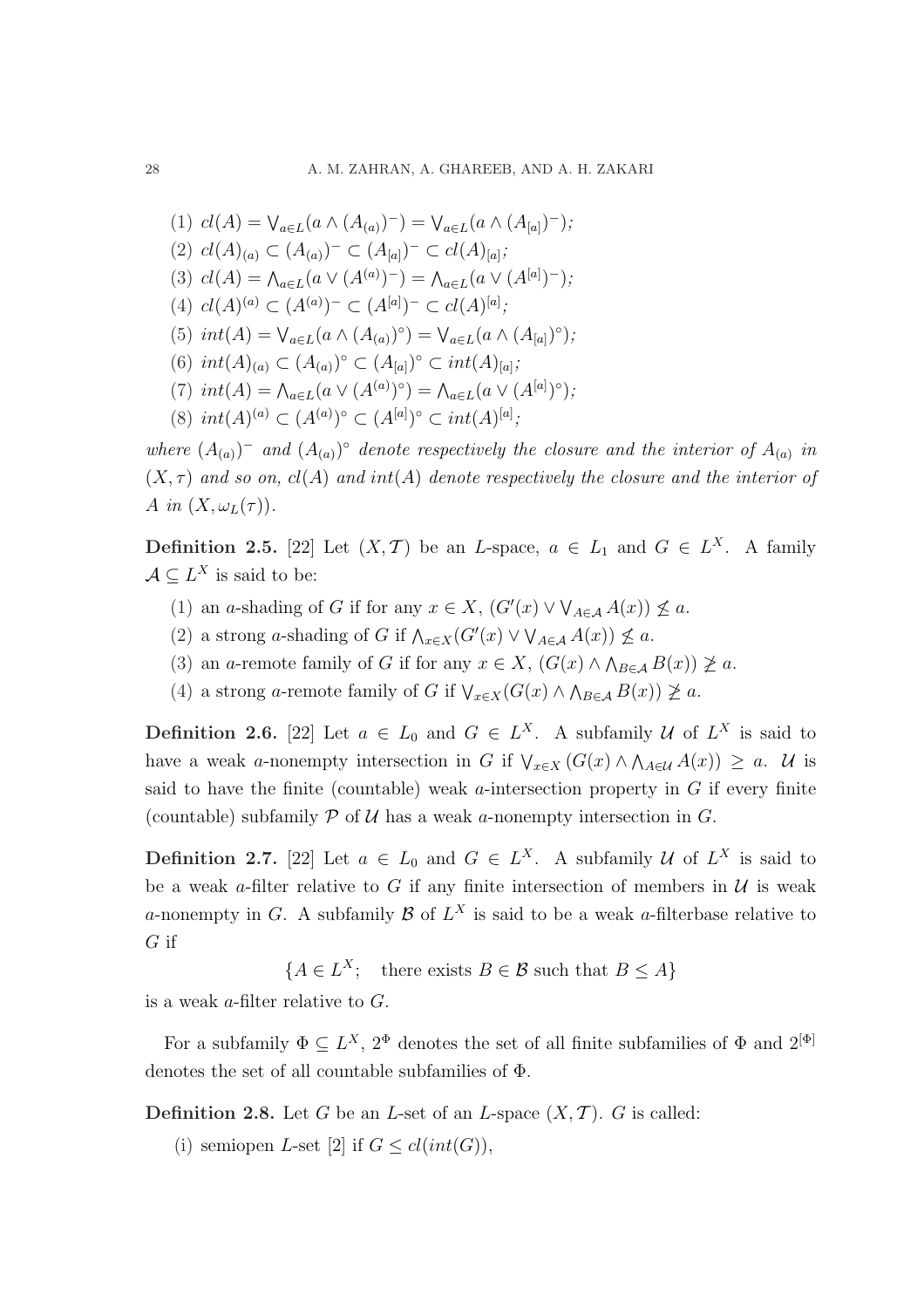- (ii) preopen L-set [15] if  $G \leq int(cl(G)),$
- (iii)  $\alpha$ -open L-set [17] if  $G \leq int(cl(int(q)))$ .

**Definition 2.9.** Let  $(X, \mathcal{T})$  be an L-space and  $G \in L^X$ . Then G is called fuzzy compact [23, 19] (resp. semicompact [21], *P*-compact [24],  $\alpha$ -compact [22]) if for every family  $\mathcal{U} \subset L^X$  of open L-sets (resp. semiopen L-sets, preopen L-sets,  $\alpha$ -open L-sets), it follows that

$$
\bigwedge_{x \in X} \left( G'(x) \vee \bigvee_{A \in \mathcal{U}} A(x) \right) \leq \bigvee_{\psi \in 2^{\mathcal{U}}} \bigwedge_{x \in X} \left( G'(x) \vee \bigvee_{A \in \psi} A(x) \right).
$$

**Lemma 2.1.** [19] Let  $(X, \mathcal{T}_1)$  and  $(Y, \mathcal{T}_2)$  be two L-spaces, where L is a complete Heyting algebra,  $f: X \to Y$  be a mapping,  $f_L^- : L^X \to L^Y$  is the extension of f. Then for any  $P \subset L^Y$ , we have that

$$
\bigvee_{y \in Y} \left( f_L^{\rightarrow}(G)(y) \wedge \bigwedge_{B \in \mathcal{P}} B(y) \right) = \bigvee_{x \in X} \left( G(x) \wedge \bigwedge_{B \in \mathcal{P}} f_L^{\leftarrow}(B)(x) \right).
$$

Definition 2.10. [8] An L-set G in an L-space  $(X, \mathcal{T})$  is called  $\gamma$ -open L-set if  $G \leq cl(int(G)) \vee int(cl(G))$ . G is called  $\gamma$ -closed L-set if G' is  $\gamma$ -open L-set.

Remark 2.1. We could know from [8] that the relationship between  $\gamma$ -open L-set and those mentioned in the Definition 2.8 could be clarified as follows:



# 3. DEFINITION AND CHARACTERIZATIONS OF  $\gamma$ -COMPACTNESS

**Definition 3.1.** Let  $(X, \mathcal{T})$  be an *L*-space.  $G \in L^X$  is called (countably)  $\gamma$ -compact if for every (countable) family  $\mathcal{U} \subseteq L^X$  of  $\gamma$ -open L-sets, it follows that

$$
\bigwedge_{x \in X} \left( G'(x) \vee \bigvee_{A \in \mathcal{U}} A(x) \right) \leq \bigvee_{\psi \in 2^{\mathcal{U}}} \bigwedge_{x \in X} \left( G'(x) \vee \bigvee_{A \in \psi} A(x) \right).
$$

**Definition 3.2.** Let  $(X, \mathcal{T})$  be an L-space.  $G \in L^X$  is said to have the  $\gamma$ -Lindelöf property (or be a  $\gamma$ -Lindelöf L-set) if for every family U of  $\gamma$ -open L-sets, it follows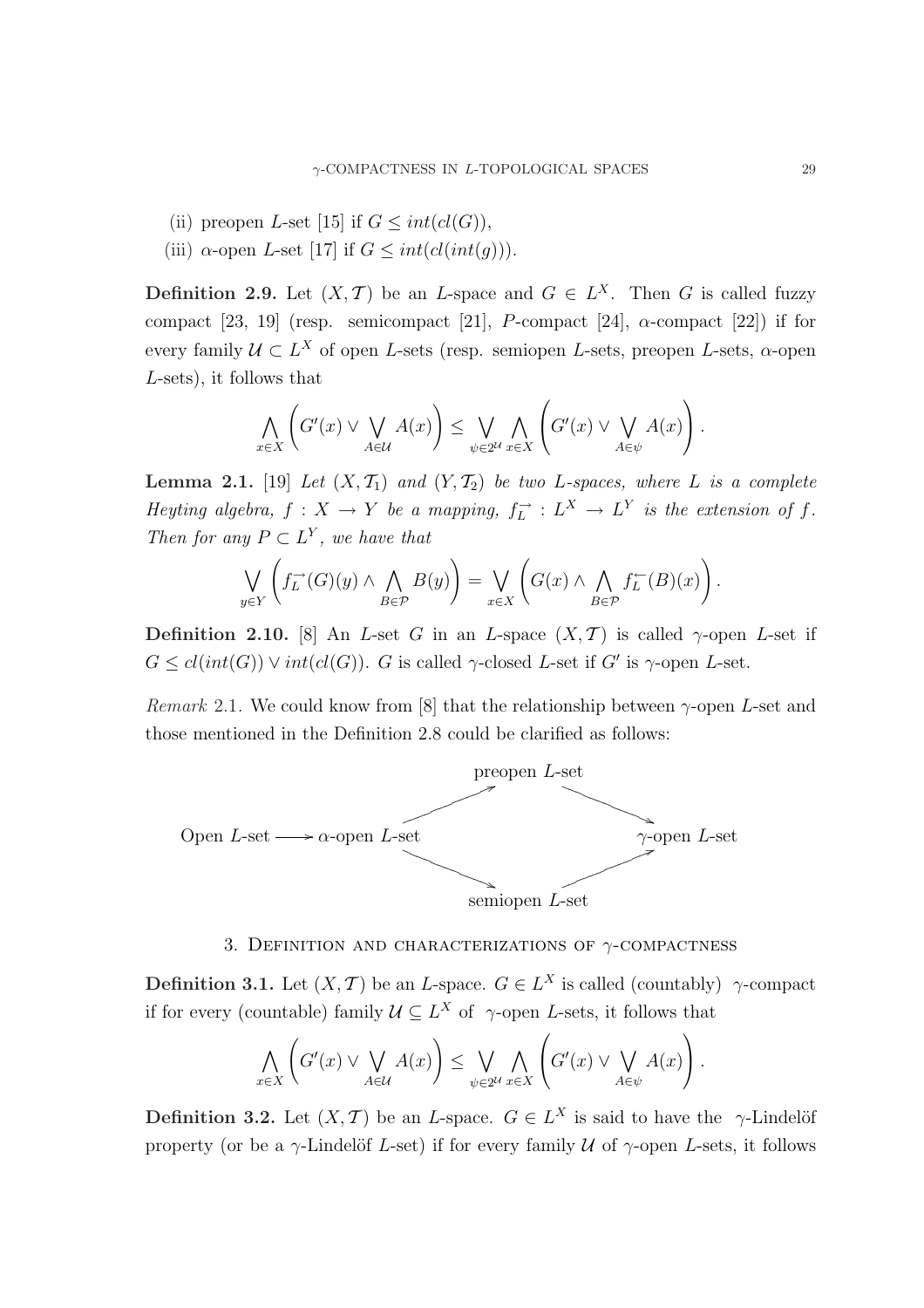that

$$
\bigwedge_{x \in X} \left( G'(x) \vee \bigvee_{A \in \mathcal{U}} A(x) \right) \leq \bigvee_{\psi \in 2^{[\mathcal{U}]} } \bigwedge_{x \in X} \left( G'(x) \vee \bigvee_{A \in \psi} A(x) \right).
$$

Remark 3.1.

- (i)  $\gamma$ -compactness implies countable  $\gamma$ -compactness and the  $\gamma$ -Lindelöf property. Moreover, an L-set having the  $\gamma$ -Lindelöf property is  $\gamma$ -compact if and only if it is countably  $\gamma$ -compact.
- (ii) We can clarify the relationship between γ-compactness and those listed in the Definition 2.9 as follows:



semicompactness

**Theorem 3.1.** Let  $(X, \mathcal{T})$  be an L-space.  $G \in L^X$  is (countably)  $\gamma$ -compact if and only if for every (countable) family  $\beta$  of  $\gamma$ -closed L-sets, it follows that

$$
\bigvee_{x \in X} \left( G(x) \land \bigwedge_{B \in \mathcal{B}} B(x) \right) \ge \bigwedge_{\vartheta \in 2^{\mathcal{B}}} \bigvee_{x \in X} \left( G(x) \land \bigwedge_{B \in \vartheta} B(x) \right).
$$

*Proof.* Straightforward.  $\square$ 

**Theorem 3.2.** Let  $(X, \mathcal{T})$  be an L-space.  $G \in L^X$  has the  $\gamma$ -Lindelöf property if and only if for every family  $\beta$  of  $\gamma$ -closed L-sets, it follows that  $\overline{\phantom{a}}$  $\mathbf{r}$ 

$$
\bigvee_{x \in X} \left( G(x) \wedge \bigwedge_{B \in \mathcal{B}} B(x) \right) \ge \bigwedge_{\vartheta \in 2^{|\mathcal{B}|}} \bigvee_{x \in X} \left( G(x) \wedge \bigwedge_{B \in \vartheta} B(x) \right).
$$

*Proof.* Straightforward.  $\Box$ 

**Theorem 3.3.** Let  $(X, \mathcal{T})$  be an L-space and  $G \in L^X$ . Then the following conditions are equivalent:

- (1) G is a (countably)  $\gamma$ -compact.
- (2) For any  $a \in L_1$ , each (countable)  $\gamma$ -open strong a-shading U of G has a finite subfamily which is a strong a-shading of G.
- (3) For any  $a \in L_0$ , each (countable)  $\gamma$ -closed strong a-remote family  $\mathcal{P}$  of G has a finite subfamily which is a strong a-remote family of G.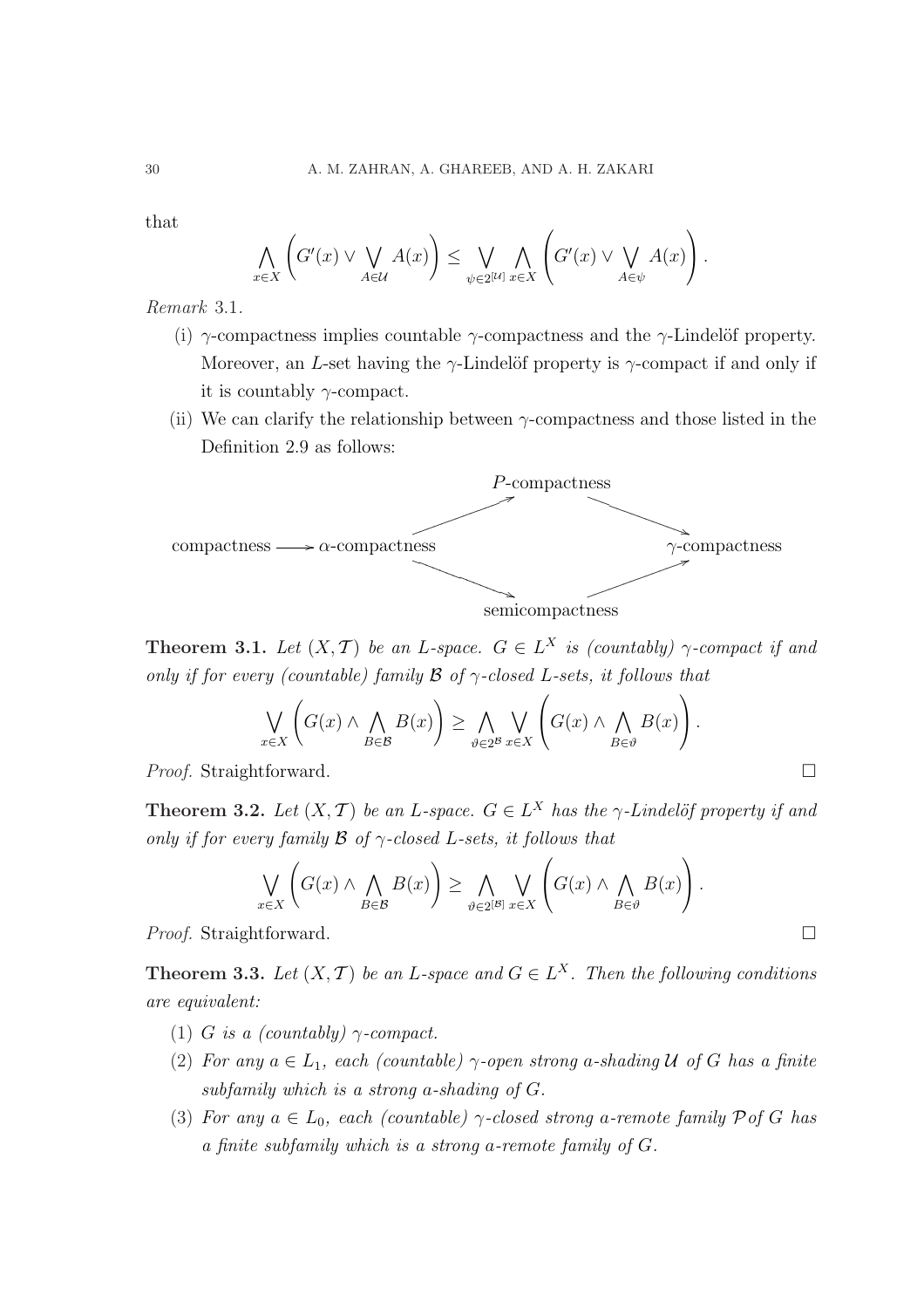- (4) For any  $a \in L_0$ , each (countable) family of  $\gamma$ -closed L-sets which has the finite weak a-intersection property in G has a weak a-nonempty intersection in G.
- (5) For each  $a \in L_0$ , every  $\gamma$ -closed (countable) weak a-filterbase relative to G has a weak a-nonempty intersection in G.

**Theorem 3.4.** Let  $(X, \mathcal{T})$  be an L-space and  $G \in L^X$ . Then the following conditions are equivalent:

- (1) G has the  $\gamma$ -Lindelöf property.
- (2) For any  $a \in L_1$ , each  $\gamma$ -open strong a-shading U of G has a countable subfamily which is a strong a-shading of G.
- (3) For any  $a \in L_0$ , each  $\gamma$ -closed strong a-remote family  $\mathcal P$  of G has a countable subfamily which is a strong a-remote family of G.
- (4) For any  $a \in L_0$ , each family of  $\gamma$ -closed L-sets which has the countable weak a-intersection property in G has a weak a-nonempty intersection in G.

## 4. PROPERTIES OF (COUNTABLE)  $\gamma$ -COMPACTNESS

**Theorem 4.1.** Let L be a complete Heyting algebra. If both G and H are (countably)  $\gamma$ -compact, then  $G \vee H$  is (countably)  $\gamma$ -compact.

*Proof.* For any (countable) family  $\beta$  of  $\gamma$ -closed L-sets, we have by Theorem 3.1 that

$$
\bigvee_{x \in X} \left( (G \vee H)(x) \wedge \bigwedge_{B \in \mathcal{B}} B(x) \right)
$$
\n
$$
= \left\{ \bigvee_{x \in X} \left( G(x) \wedge \bigwedge_{B \in \mathcal{B}} B(x) \right) \right\} \vee \left\{ \bigvee_{x \in X} \left( H(x) \wedge \bigwedge_{B \in \mathcal{B}} B(x) \right) \right\}
$$
\n
$$
\geq \left\{ \bigwedge_{\vartheta \in 2^{\mathcal{B}}} \bigvee_{x \in X} \left( G(x) \wedge \bigwedge_{B \in \vartheta} B(x) \right) \right\}
$$
\n
$$
\vee \left\{ \bigwedge_{\vartheta \in 2^{\mathcal{B}}} \bigvee_{x \in X} \left( H(x) \wedge \bigwedge_{B \in \vartheta} B(x) \right) \right\}
$$
\n
$$
= \bigwedge_{\vartheta \in 2^{\mathcal{B}}} \bigvee_{x \in X} \left( (G \vee H)(x) \wedge \bigwedge_{B \in \vartheta} B(x) \right).
$$

This shows that  $G \vee H$  is (countably)  $\gamma$ -compact.  $\Box$ 

Analogously we have the following result.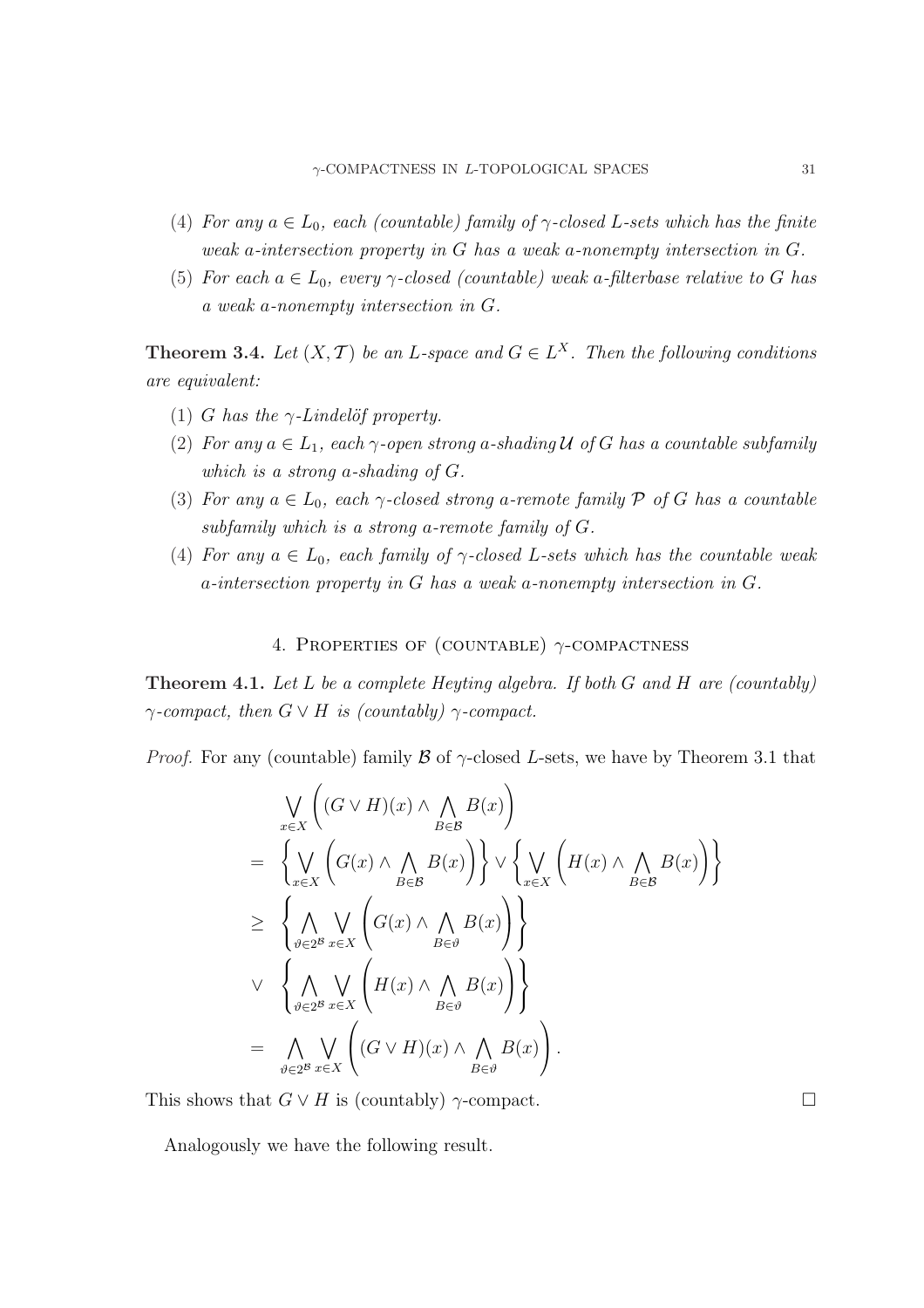**Theorem 4.2.** Let L be a complete Heyting algebra. If both G and H have  $\gamma$ -Lindelöf property, then  $G \vee H$  has  $\gamma$ -Lindelöf property.

**Theorem 4.3.** If G is (countably)  $\gamma$ -compact and H is  $\gamma$ -closed, then  $G \wedge H$  is  $(countably) \gamma$ -compact.

*Proof.* For any (countable) family  $\beta$  of  $\gamma$ -closed L-sets, we have by Theorem 3.1 that

$$
\bigvee_{x \in X} \left( (G \wedge H)(x) \wedge \bigwedge_{B \in \mathcal{B}} B(x) \right) = \bigvee_{x \in X} \left( G(x) \wedge \bigwedge_{B \in \mathcal{B} \cup \{H\}} B(x) \right)
$$
\n
$$
\geq \bigwedge_{\vartheta \in 2^{\mathcal{B} \cup \{H\}} x \in X} \bigvee_{x \in X} \left( G(x) \wedge \bigwedge_{B \in \vartheta} B(x) \right)
$$
\n
$$
= \left\{ \bigwedge_{\vartheta \in 2^{\mathcal{B}}} \bigvee_{x \in X} \left( G(x) \wedge \bigwedge_{B \in \vartheta} B(x) \right) \right\}
$$
\n
$$
\wedge \left\{ \bigwedge_{\vartheta \in 2^{\mathcal{B}}} \bigvee_{x \in X} \left( G(x) \wedge H(x) \wedge \bigwedge_{B \in \vartheta} B(x) \right) \right\}
$$
\n
$$
= \left\{ \bigwedge_{\vartheta \in 2^{\mathcal{B}}} \bigvee_{x \in X} \left( G(x) \wedge H(x) \wedge \bigwedge_{B \in \vartheta} B(x) \right) \right\}
$$
\n
$$
= \left\{ \bigwedge_{\vartheta \in 2^{\mathcal{B}}} \bigvee_{x \in X} \left( (G \wedge H)(x) \wedge \bigwedge_{B \in \vartheta} B(x) \right) \right\}.
$$

This shows that  $G \wedge H$  is (countably)  $\gamma$ -compact.  $\Box$ 

**Theorem 4.4.** If G has the  $\gamma$ -Lindelöf property and H is  $\gamma$ -closed, then  $G \wedge H$  has the  $\gamma$ -Lindelöf property.

*Proof.* Similar to Theorem 4.3.  $\Box$ 

**Definition 4.1.** Let  $(X, \mathcal{T}_1)$  and  $(Y, \mathcal{T}_2)$  be two L-spaces. A map  $f : (X, \mathcal{T}_1) \to (Y, \mathcal{T}_2)$ is called  $\gamma$ -irresolute iff  $f_L^{\leftarrow}(G)$  is  $\gamma$ -open for each  $\gamma$ -open L-set G.

**Theorem 4.5.** Let L be a complete Heyting algebra and let  $f : (X, \mathcal{T}_1) \to (Y, \mathcal{T}_2)$  be a  $\gamma$ -irresolute map. If G is a  $\gamma$ -compact (or a countably  $\gamma$ -compact, a  $\gamma$ - Lindelöf) L-set in  $(X, \mathcal{T}_1)$ , then so is  $f_L^{\rightarrow}(G)$  in  $(Y, \mathcal{T}_2)$ .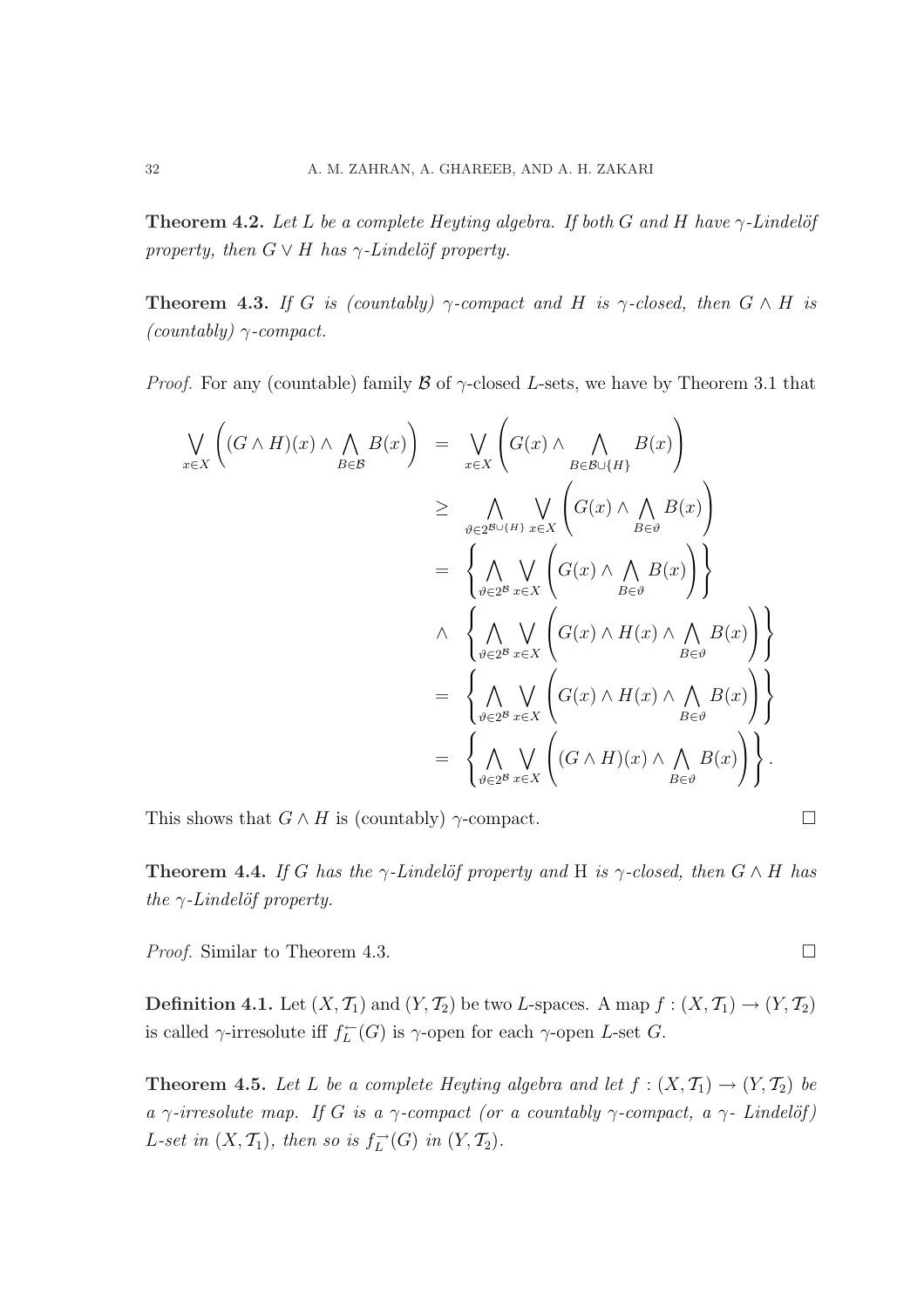*Proof.* Suppose that  $P$  is a family of  $\gamma$ -closed L-sets, then

$$
\bigvee_{y \in Y} \left( f_L^{\rightarrow}(G)(y) \wedge \bigwedge_{B \in \mathcal{P}} B(y) \right) = \bigvee_{x \in X} \left( G(x) \wedge \bigwedge_{B \in \mathcal{P}} f_L^{\leftarrow}(B)(x) \right)
$$
  
\n
$$
\geq \bigwedge_{\vartheta \in 2^{\mathcal{P}}} \bigvee_{x \in X} \left( G(x) \wedge \bigwedge_{B \in \mathcal{P}} f_L^{\leftarrow}(B)(x) \right)
$$
  
\n
$$
= \bigwedge_{\vartheta \in 2^{\mathcal{P}}} \bigvee_{y \in Y} \left( f_L^{\leftarrow}(G)(y) \wedge \bigwedge_{B \in \mathcal{P}} B(y) \right).
$$

Therefore  $f_L^{\rightarrow}(G)$  is  $\gamma$ -compact.

**Theorem 4.6.** Let L be a complete Heyting algebra and let  $f : (X, \mathcal{T}_1) \to (Y, \mathcal{T}_2)$  be a  $\gamma$ -continuous map. If G is a  $\gamma$ -compact (a countably  $\gamma$ -compact, a  $\gamma$ -Lindelöf) L-set in  $(X, \mathcal{T}_1)$ , then  $f_L^{\rightarrow}(G)$  is a compact (countably compact, Lindelöf) L-set in  $(Y, \mathcal{T}_2)$ .

*Proof.* Straightforward.  $\Box$ 

**Definition 4.2.** Let  $(X, \mathcal{T}_1)$  and  $(Y, \mathcal{T}_2)$  be two L-spaces. A map  $f : (X, \mathcal{T}_1) \to (Y, \mathcal{T}_2)$ is called strongly  $\gamma$ -irresolute if  $f_L^{\leftarrow}(G)$  is open in  $(X, \mathcal{T}_1)$  for every  $\gamma$ -open L-set G in  $(Y, \mathcal{T}_2).$ 

It is obvious that a strongly  $\gamma$ -irresolute map is  $\gamma$ -irresolute and continuous. Analogously we have the following result.

**Theorem 4.7.** Let L be a complete Heyting algebra and  $f : (X, \mathcal{T}_1) \to (Y, \mathcal{T}_2)$  be a strongly  $\gamma$ -irresolute map. If G is a compact (countably compact, Lindelöf) L-set in  $(X, \mathcal{T}_1)$ , then  $f_L^{\rightarrow}(G)$  is a  $\gamma$ -compact (a countably  $\gamma$ -compact, a  $\gamma$ -Lindelöf) L-set in  $(Y, \mathcal{T}_2).$ 

*Proof.* Straightforward.  $\Box$ 

### 5. Good Extension

**Theorem 5.1.** Let  $(X, \mathcal{T})$  be an L-space and  $G \in L^X$ . Then the following conditions are equivalent:

- (1) G is  $\gamma$ -compact.
- (2) For any  $a \in L_0$   $(a \in M(L))$ , each  $\gamma$ -closed strong a-remote family of G has a finite subfamily which is an a-remote (a strong a-remote) family of G.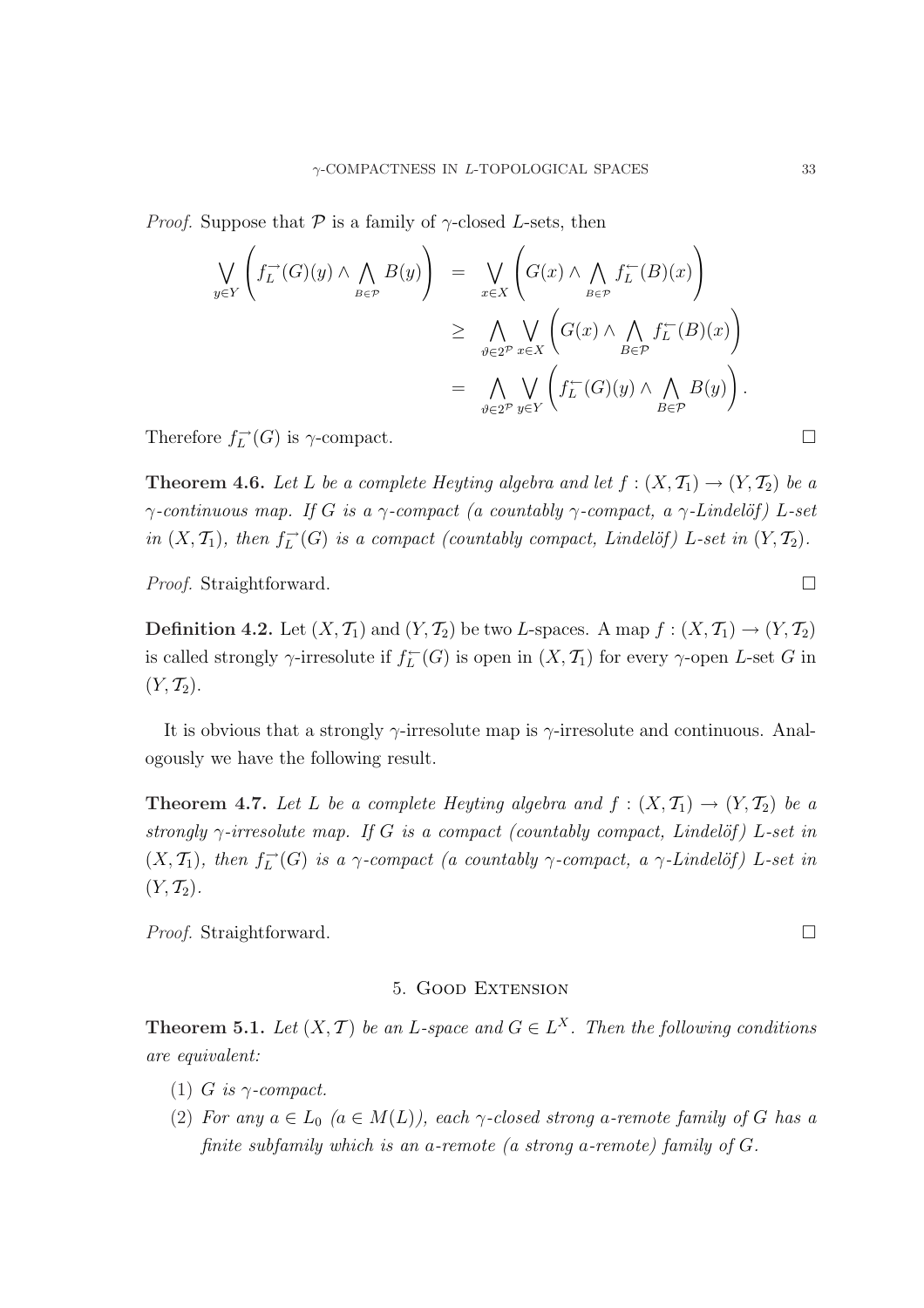- (3) For any  $a \in L_0$   $(a \in M(L))$  and any  $\gamma$ -closed strong a-remote family  $\mathcal P$  of  $G$ , there exists a finite subfamily F of P and  $b \in \beta(a)$   $(b \in \beta^*(a))$  such that F is a (strong) b-remote family of G.
- (4) For any  $a \in L_1$   $(a \in P(L))$ , each  $\gamma$ -open strong a-shading of G has a finite subfamily which is an a-shading (a strong a-shading) of  $G$ .
- (5) For any  $a \in L_1$   $(a \in P(L))$  and any  $\gamma$ -open strong a-shading U of G, there exists a finite subfamily V of U and  $b \in \beta(a)$  (  $b \in \beta^*(a)$ ) such that V is a (strong) b-shading of G.
- (6) For any  $a \in L_0$   $(a \in M(L))$ , each  $\gamma$ -open strong  $\beta_a$ -cover of G has a finite subfamily which is a (strong)  $\beta_a$ -cover of G.
- (7) For any  $a \in L_0$  (  $a \in M(L)$ ) and any  $\gamma$ -open strong  $\beta_a$ -cover U of G, there exists a finite subfamily V of U and  $b \in L$  ( $b \in M(L)$ ) with  $a \in \beta(b)$  such that V is a (strong)  $\beta_b$ -cover of G.
- (8) For any  $a \in L_0$   $(a \in M(L))$  and any  $b \in \beta(a) \setminus \{0\}$ , each  $\gamma$ -open  $Q_a$ -cover of G has a finite subfamily which is a  $Q_b$ -cover of G.
- (9) For any  $a \in L_0$   $(a \in M(L))$  and any  $b \in \beta(a) \setminus \{0\}$   $(b \in \beta^*(a))$ , each  $\gamma$ -open  $Q_a$ -cover of G has a finite subfamily which is a (strong)  $Q_b$ -cover of G.

Analogously we also can present characterization of countable  $\gamma$ -compactness and the  $\gamma$ -Lindelöf property. Now we consider the goodness of  $\gamma$ -compactness.

**Lemma 5.1.** Let  $(X, \omega(L))$  be generated topologically by  $(X, \tau)$ . If A is a  $\gamma$ -open set in  $(X, \tau)$ , then  $\chi_A$  is  $\gamma$ -open L-set in  $(X, \omega_L(\tau))$ . If B is a  $\gamma$ -open L-set in  $(X, \omega_L(\tau))$ , then  $B_{(a)}$  is  $\gamma$ -open set in  $(X, \tau)$  for every  $a \in L$ .

*Proof.* Let A be a  $\gamma$ -open set in  $(X, \tau)$ , then  $A \subseteq (A^{\circ})^{-} \cup (A^{-})^{\circ}$ . Thus we have

$$
\chi_A \leq \chi_{(A^{\circ})^{-} \cup (A^{-})^{\circ}} = \chi_{(A^{\circ})^{-}} \vee \chi_{(A^{-})^{\circ}}
$$
  
= 
$$
cl(\chi_{(A^{\circ})}) \vee int(\chi_{(A^{-})}) = cl(int(\chi_A)) \vee int(cl(\chi_A)).
$$

This shows that  $\chi_A$  is  $\gamma$ -open in  $(X, \omega_L(\tau))$ . If B is a  $\gamma$ -open L-set in  $(X, \omega_L(\tau))$ , then  $B \leq cl(int(B)) \vee int(cl(B))$ . From Theorem 2.2, we have

$$
B_{(a)} \subseteq [cl(int(B)) \vee int(cl(B))]_{(a)} \subseteq cl(int(B))_{(a)} \cup int(cl(B))_{(a)}
$$
  

$$
\subseteq ((int(B))_{(a)})^{-} \cup (cl(B)_{(a)})^{\circ} \subseteq (((B_{(a)})^{\circ}))^{-} \cup ((B_{(a)})^{-})^{\circ}.
$$

This shows that  $B_{(a)}$  is a  $\gamma$ -open set in  $(X, \tau)$ .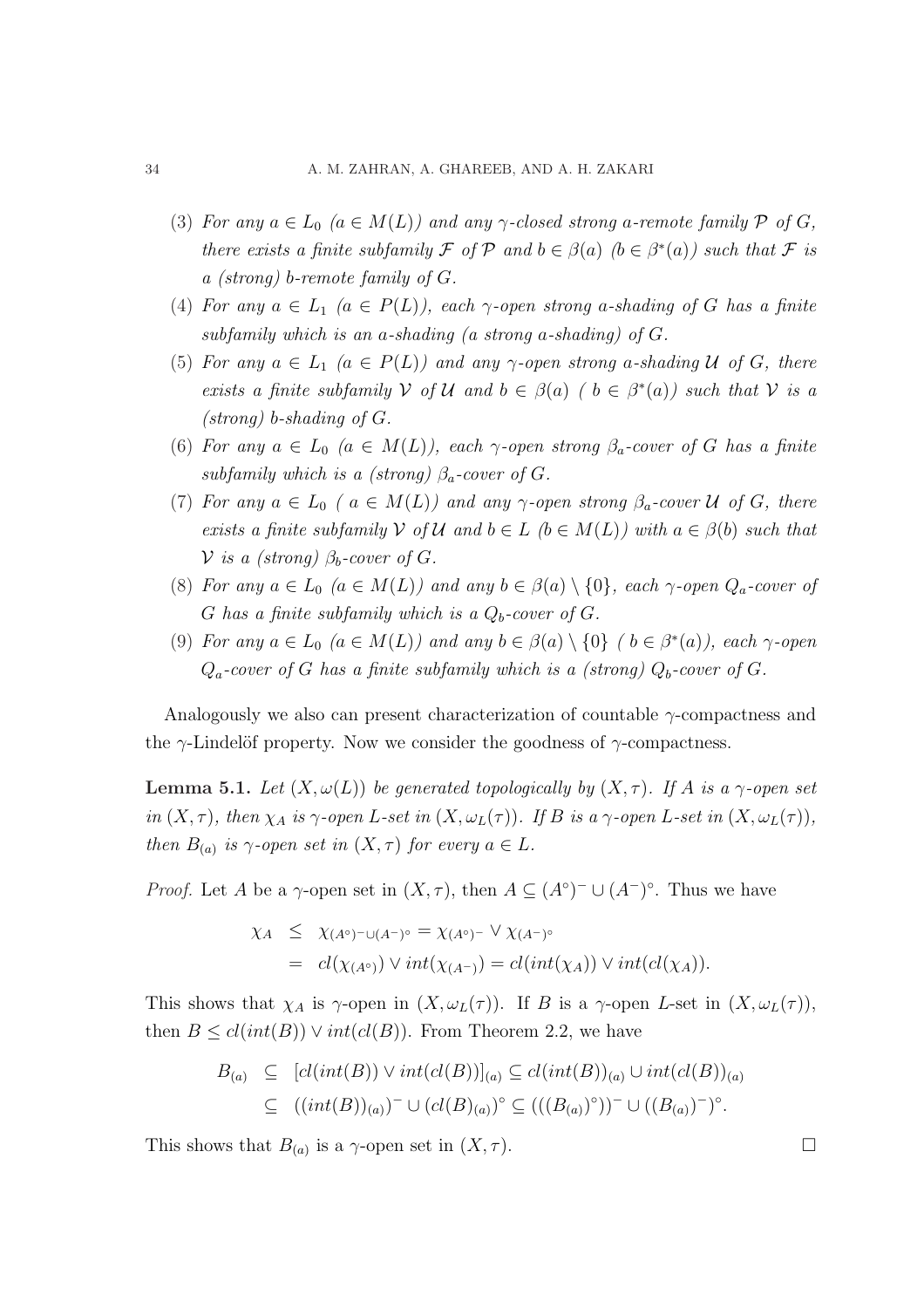The next two theorems show that  $\gamma$ -compactness, countable  $\gamma$ -compactness and the  $\gamma$ -Lindelöf property are good extensions.

**Theorem 5.2.** Let  $(X, \omega_L(\tau))$  be generated topologically by  $(X, \tau)$ . Then  $(X, \omega_L(\tau))$ is (countably)  $\gamma$ -compact if and only if  $(X, \tau)$  is (countably)  $\gamma$ -compact.

*Proof.* (Necessity) Let A be a  $\gamma$ -open cover (a countable  $\gamma$ -open cover) of  $(X, \tau)$ . Then  $\{\chi_A : A \in \mathcal{A}\}\$ is a family of  $\gamma$ -open L-sets in  $(X, \omega_L(\tau))$  with

$$
\bigwedge_{x \in X} (\bigvee_{A \in \mathcal{U}} \chi_A(x)) = 1.
$$

From (countable)  $\gamma$ -compactness of  $(X, \omega_L(\tau))$  we know that

$$
1 \geq \bigvee_{\psi \in 2^{\mathcal{U}}} \bigwedge_{x \in X} (\bigvee_{A \in \psi} \chi_A(x)) \geq \bigwedge_{x \in X} (\bigvee_{A \in \mathcal{U}} \chi_A(x)) = 1.
$$

This implies that there exists  $\psi \in 2^{[\mathcal{U}]}$  such that  $\bigwedge_{x \in X} (\bigvee_{A \in \psi} \chi_A(x)) = 1$ . Hence  $\psi$  is a cover of  $(X, \tau)$ . Therefore  $(X, \tau)$  is (countably)  $\gamma$ -compact.

(Sufficiency) Let U be a (countable) family of  $\gamma$ -open L-sets in  $(X,\omega_L(\tau))$  and let  $\bigwedge_{x\in X}(\bigvee_{B\in\mathcal{U}}B(x))=a.$  If  $a=0$ , then we obviously have

$$
\bigwedge_{x \in X} (\bigvee_{B \in \mathcal{U}} B(x)) \leq \bigvee_{\psi \in 2^{\mathcal{U}}} \bigwedge_{x \in X} (\bigvee_{A \in \psi} B(x)).
$$

Now we suppose that  $a \neq 0$ . In this case, for any  $b \in \beta(a) \setminus \{0\}$  we have

$$
b \in \beta(\bigwedge_{x \in X} (\bigvee_{B \in \mathcal{U}} B(x))) \subseteq \bigcap_{x \in X} \beta(\bigvee_{B \in \mathcal{U}} B(x)) = \bigcap_{x \in X} \bigcup_{B \in \mathcal{U}} \beta(B(x)).
$$

By Lemma 5.1 this implies that  $\{B_{(b)} : B \in \mathcal{U}\}\$ is a  $\gamma$ -open cover of  $(X, \tau)$ . From (countable)  $\gamma$ -compactness of  $(X, \tau)$  we know that there exists  $\psi \in 2^{\mathcal{U}}$  such that  ${B_{(b)}: B \in \psi}$  is a cover of  $(X, \tau)$ . Hence  $b \leq \bigvee_{x \in X} (\bigwedge_{B \in \psi} B(x))$ . Furthermore we have

$$
b \leq \bigwedge_{x \in X} (\bigvee_{B \in \psi} B(x)) \leq \bigvee_{\psi \in 2^{\mathcal{U}}} \bigwedge_{x \in X} (\bigvee_{B \in \psi} B(x)).
$$

This implies that

$$
\bigwedge_{x \in X} (\bigvee_{B \in \mathcal{U}} B(x)) = a = \bigvee \{b : b \in \beta(a)\} \le \bigvee_{\psi \in 2^{\mathcal{U}}} \bigwedge_{x \in X} (\bigvee_{B \in \psi} B(x)).
$$

Therefore  $(X, \omega_L(\tau))$  is (countably)  $\gamma$ -compact.  $\Box$ 

Analogously we have the following theorem.

**Theorem 5.3.** Let  $(X, \omega_L(\tau))$  be generated topologically by  $(X, \tau)$ . Then  $(X, \omega_L(\tau))$ has the  $\gamma$ -Lindelöf property if and only if  $(X, \tau)$  has the  $\gamma$ -Lindelöf property.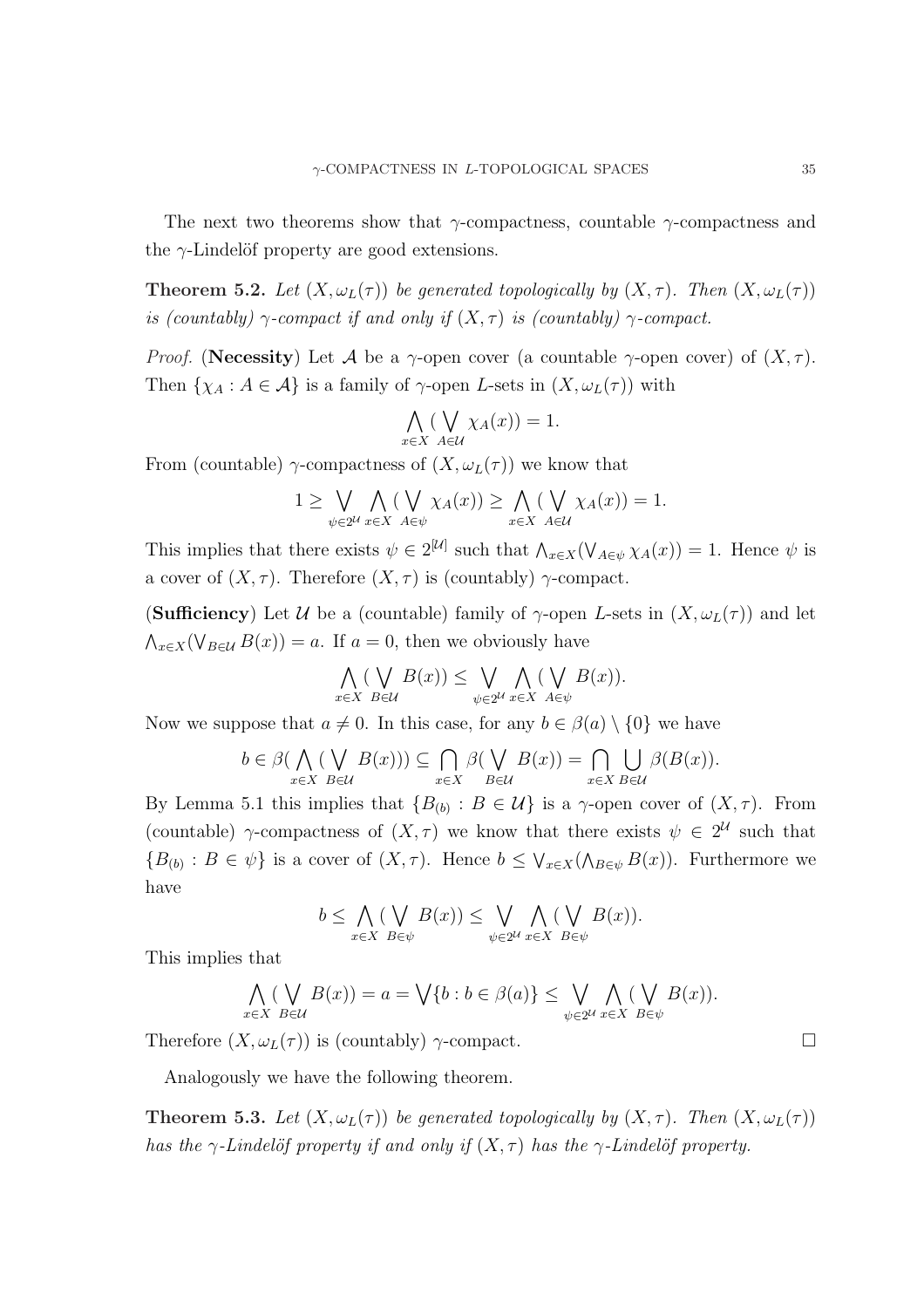Acknowledgement: The authors would like to thank the reviewers for their valuable comments and helpful suggestions for improvement of the original manuscript.

#### **REFERENCES**

- [1] D. Andrijević, On b-open sets, Mat. Vesnik 48 (1996), 59–64.
- [2] K. K. Azad, On fuzzy semicontinuity, fuzzy almost continuity and fuzzy weakly continuity, J. Math. Anal. Appl. 82 (1981), 14–32.
- [3] J. J. Chadwick, A generalized form of compactness in fuzzy topological spaces, J. Math. Anal. Appl. 162 (1991), 92–110.
- [4] C. L. Chang, *Fuzzy topological spaces*, J. Math. Anal. Appl. **24** (1968), 39–90.
- [5] P. Dwinger, Characterizations of the complete homomorphic images of a completely distributive complete lattice i, Indagationes Mathematicae (Proceedings) 85 (1982), 403–414.
- [6] T. E. Gantner, R. C. Steinlage, and R. H. Warren, Compactness in fuzzy topological spaces, J. Math. Anal. Appl. 62 (1978), 547–562.
- [7] G. Gierz and et al., A compendium of continuous lattices, Springer Verlag, Berlin, 1980.
- [8] I. M. Hanafy, Fuzzy  $\gamma$ -open sets and fuzzy  $\gamma$ -continuity, J. Fuzzy Math. 7 (1999), 419–430.
- [9] U. Höhle and S. E. Rodabaugh, *Mathematics of fuzzy sets: Logic, Topology, and Measure theory*, vol. 3, Kluwer Academic Publishers, Boston/Dordrecht/London, 1999.
- [10] Z. F. Li, Compactness in fuzzy topological spaces, Chinese Kexue Tongbao 6 (1983), 321–323.
- [11] Y. M. Liu, Compactness and tychnoff theorem in fuzzy topological spaces, Acta Mathematica Sinica 24 (1981), 260–268.
- [12] Y. M. Liu and M. K. Luo, *Fuzzy topology*, World Scientific, Singapore, 1997.
- [13] R. Lowen, Fuzzy topological spaces and fuzzy compactness, J. Math. Anal. Appl. 56 (1976), 621–633.
- [14] R. Lowen, A comparsion of different compactness notions in fuzzy topological spaces, J. Math. Anal. Appl. 64 (1978), 446–454.
- [15] N. Prakash M. K. Singal, Fuzzy preopen sets and fuzzy preseparation axioms, Fuzzy Sets and Systems 44 (1991), 273–281.
- [16] S. E. Rodabaugh, Point-set lattice-theoretic topology, Fuzzy Sets and Systems 40 (1991), 297– 345.
- [17] A. S. Bin Shahna, On fuzzy strong semicontinuity and fuzzy precontinuity, Fuzzy Sets and Systems 44 (1991), 303–308.
- [18] F.-G. Shi, Theory of  $L_8$ -nested sets and  $L_\alpha$ -nested and their applications, Fuzzy Systems and Mathematics (In Chinese) 4 (1995), 65–72.
- [19] F.-G. Shi, *Countable compactness and the Lindelöf property of L-fuzzy sets*, Iranian Journal of Fuzzy Systems 1 (2004), 79–88.
- [20] F.-G. Shi, A new notion of fuzzy compactness in L-topological spaces, Information Sciences 173 (2005), 35–48.
- [21] F.-G. Shi, Semicompactness in L-topological spaces, Int. J. Math. Math. Sci. 12 (2005), 1869– 1878.
- [22] F.-G. Shi, A new form of fuzzy  $\alpha$ -compactness, Mathematica Bohemica 131 (2006), 15–28.
- [23] F.-G. Shi, A new definition of fuzzy compactness, Fuzzy sets and systems  $158$  (2007), 1486–1495.
- [24] F.-G. Shi, P-compactness in L-topological spaces, J. Nonlinear Sci. Appl.  $2$  (2009), 225–233.
- [25] G. J. Wang, A new fuzzy compactness defined by fuzzy nets, J. Math. Anal. Appl. 94 (1983), 1–23.
- [26] G.-J. Wang, Theory of L-fuzzy topological space, Shaanxi Normal University Press, Xi'an, 1988 (in Chinese).
- [27] L. A. Zadeh, Fuzzy sets, Inform. Control 8 (1965), 338–353.